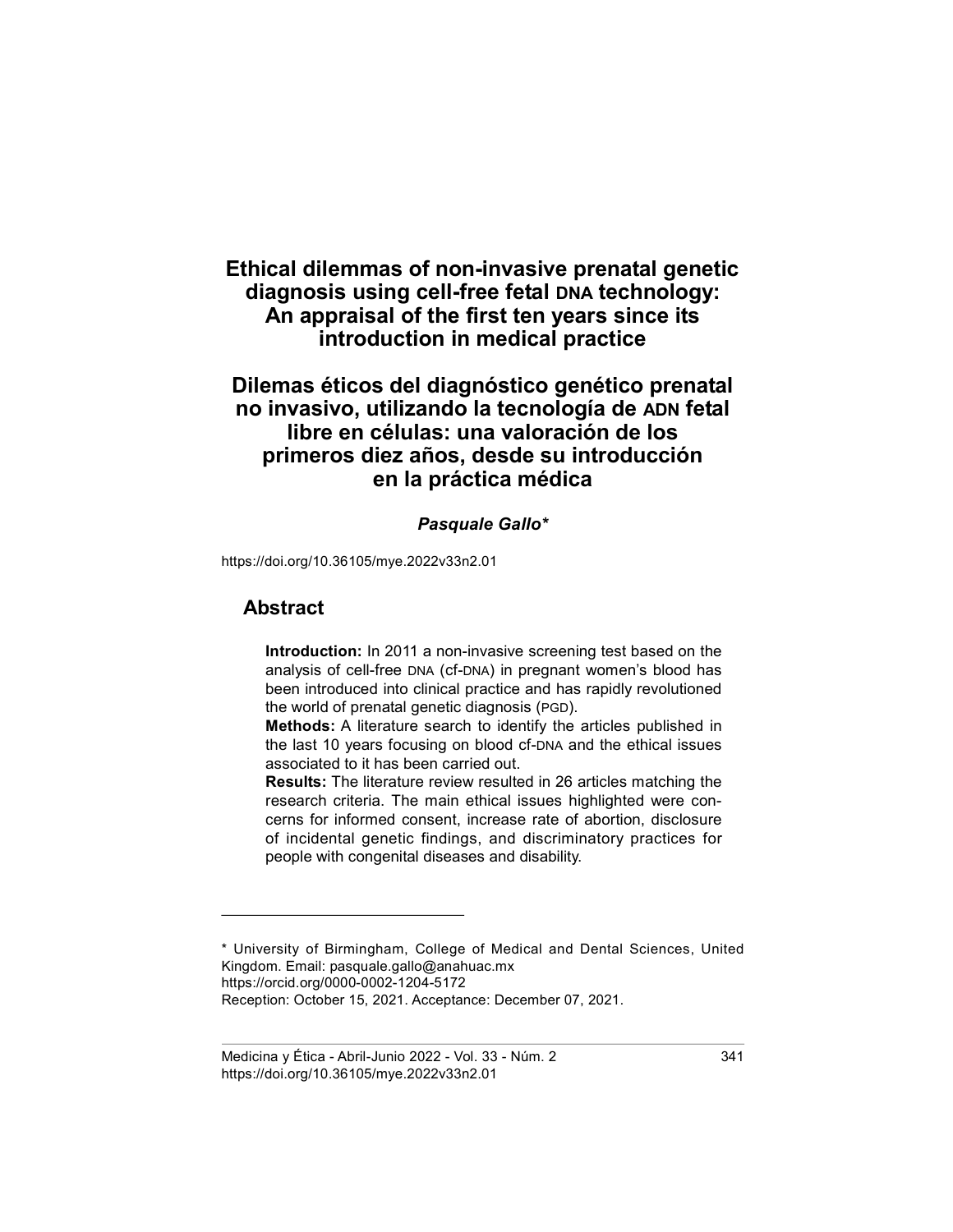Conclusions: cf-DNA screening test should be limited to cases deemed strictly necessary to protect women and future children's health. Right of making individual choices should be respected but crucial remains to prevent discrimination, respect human dignity, and avoid the diffusion of a eugenic mentality.

Keywords: Prenatal Genetic Diagnosis (PGD), cell-free DNA, counseling, Down Syndrome, aneuploidy, termination of pregnancy.

### 1. Introduction

Prenatal Genetic Diagnosis (PGD) became part of medical practice in 1970 with the declared aim of allowing families who previously had children affected with severe congenital disorders to make «reproductive decisions» (through selective abortion). Already in those years, when the technology was invasive, consisting mainly of amniocentesis, chorionic villus sample and cordocentesis, an extensive and divisive debate on the appropriateness of PGD from a medical, ethical, philosophical, and legal point of view took place (1).

Nowadays, prenatal genetic diagnosis consists of non-invasive and invasive tests. Non-invasive tests (ultrasound, Tri-test, and most recently cell-free DNA) are screening tests and have a predictive value; this means that they are probabilistic and need to be confirmed by invasive tests (amniocentesis or chorionic villus sampling) which carry a small risk  $(0.5{\text -}1.5\%)$  of miscarriage  $(2)$ .

The cell-free DNA (cf-DNA) screening test was introduced in clinical practice in 2011 and it is based on the analysis of free circulating fetal fraction (FF) DNA naturally present in maternal blood during pregnancy. The FF is a percentage of the cell free fetal DNA in relation to the overall circulating free DNA in the maternal plasma which affects the sensitivity of the test. FF is around  $10\%$  (ranging from 6 to 20%) and can vary according to several factors such as gestational age, mother's weight, number of pregnancies, ethnicity and presence of fetal aneuploidy (2).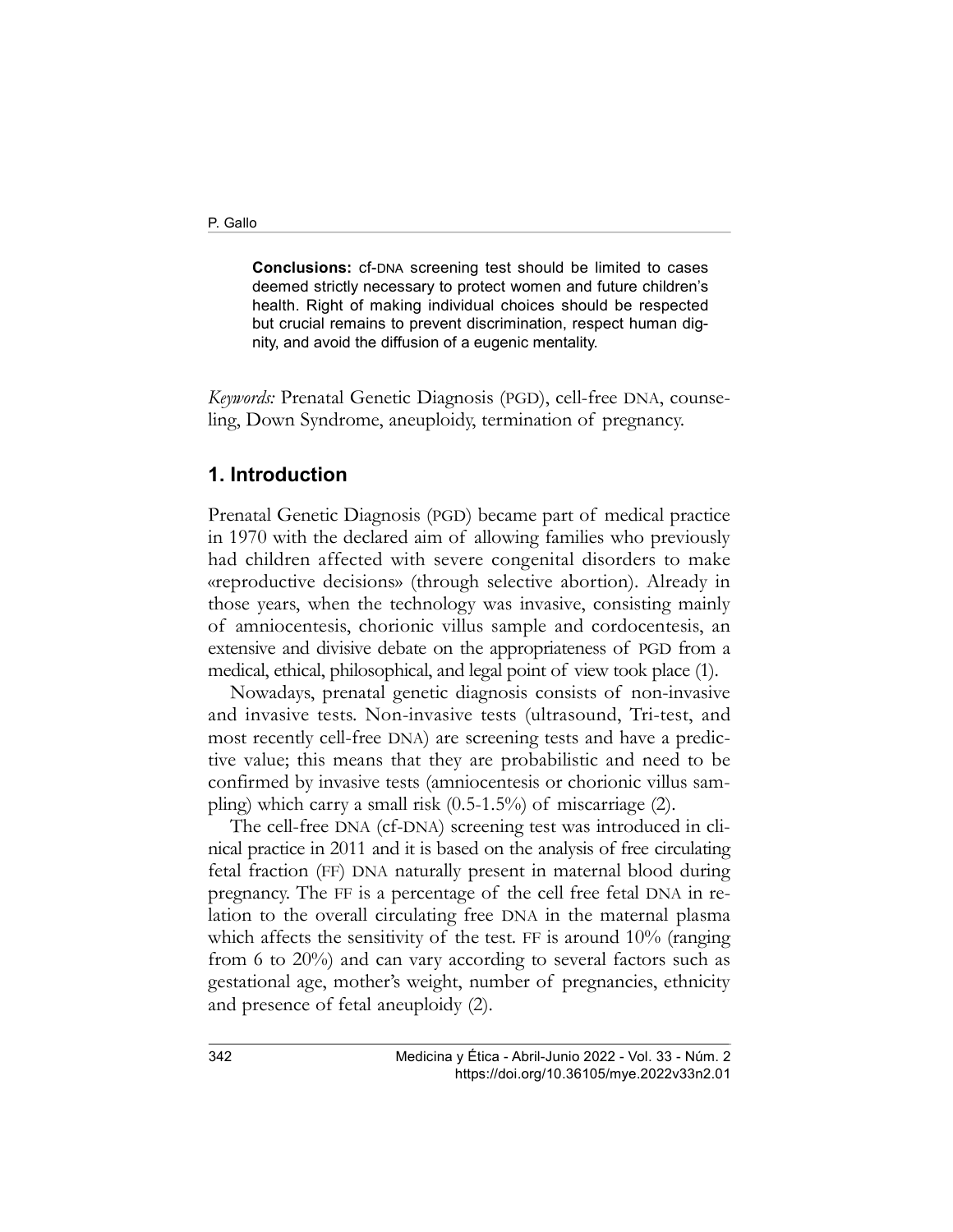At the present state of knowledge, cf-DNA is considered the most reliable screening test for trisomy 13, 18 and 21, and it is diagnostic in the determination of fetal gender and RhD genotype (3).

Cell free-DNA has revolutioned the field of prenatal diagnosis in the last 10 years and has suddenly reinvigorated and exacerbated the previous ethical debate about the appropriateness of PGD in routine clinical practice. This new non-invasive test arrives also in a different social, technological, and economic global texture with potential far reaching ethical, philosophical, and legal consequences (4) (5).

This paper, after an in-depth review of the literature on cf-DNA technology from a medical, ethical-philosophical, and legal point of view, will argue that cf-DNA screening test, in the way it is offered today in many Countries, is problematic and greatly contributing to the practice of selective abortion, creating new ethical dilemmas about the disclosure of incidental secondary findings from genomic sequencing, and generating a growing accepted eugenic mentality amongst the population. A possible solution on how to provide this test in an ethical way, taking the advantages that it offers without undermining human dignity is also discussed.

## 2. Literature review: Methodology and results

#### a) Methodology

A literature search to identify the articles published since 2010 (the year before the official introduction of cf-DNA screening test into clinical practice) focusing on prenatal genetic diagnosis (PGD), blood cf-DNA and the ethical issues associated to it has been carried out exploring the following databases: Pubmed, Science Direct, JSTOR, Web of Science (accessed via Open Athens) and Cochrane Library.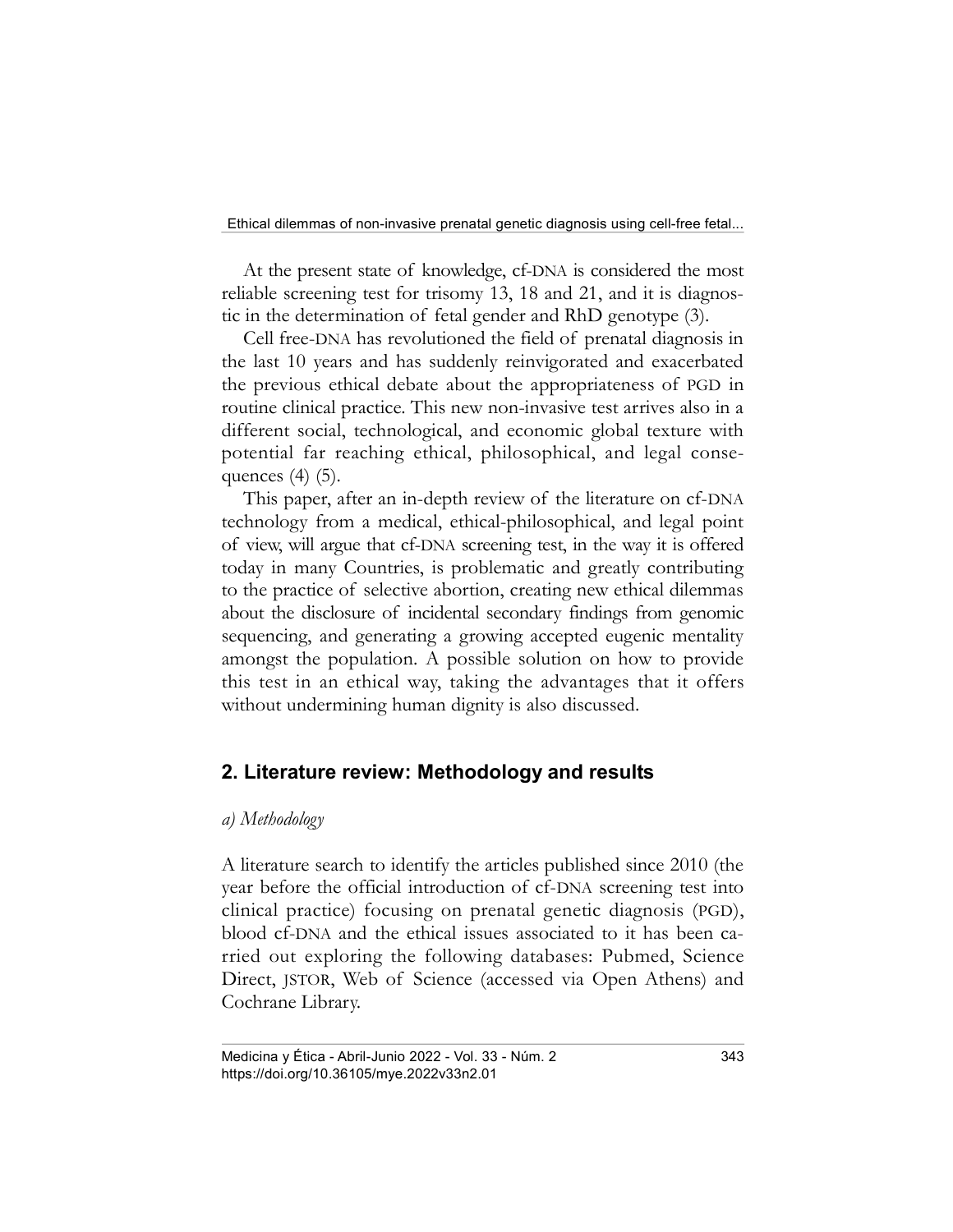#### P. Gallo

The keywords utilised were prenatal genetic diagnosis, cell-free DNA, ethical aspects, Down syndrome, aneuploidy and termination of pregnancy. Only articles written in English were considered for the review. The PRISMA (Preferred Reporting Items for Systematic Reviews and Metanalysis) was used to screen and identify the relevant articles to include in the final review (6).

#### b) Results

A total of 168 articles were found in the five databases explored. 20 duplicates were immediately excluded leaving 148 articles in total which were screened for inclusion criteria (published from 2010, English language only, ethical issues on cf-DNA discussed); 121 of these articles were rejected after reading the abstracts as not fitting the inclusion criteria, leaving 27 final articles which were included in the literature review (1, 2, 3, 5, 7, 8, 9, 10, 11, 12, 13, 14, 16, 17, 18, 19, 20, 21, 22, 23, 24, 25, 27, 28, 29, 30).

The geography of the publications included Europe, United Kingdom, North America, and Australia. Finally, the documents were also classified according to their quality assigning them a score (excellent, 1; good, 2; regular, 3) in several domains such as pertinence, reliability, content, upgrade, structure, design/style and availability.

#### 3. Cell-free DNA screening: Problematisation

Analysing the first ten years of diffusion of this technology is extremely instructive and provide us with lessons for the future implementation of the screening amongst the population.

The first observation we can make, after an attentive review of the literature, is that the diffusion and utilisation of the test amongst pregnant women largely depended on whether the countries already had state-sponsored screening for Down syndrome and the other most common aneuploidies (trisomy 13 and 18) risk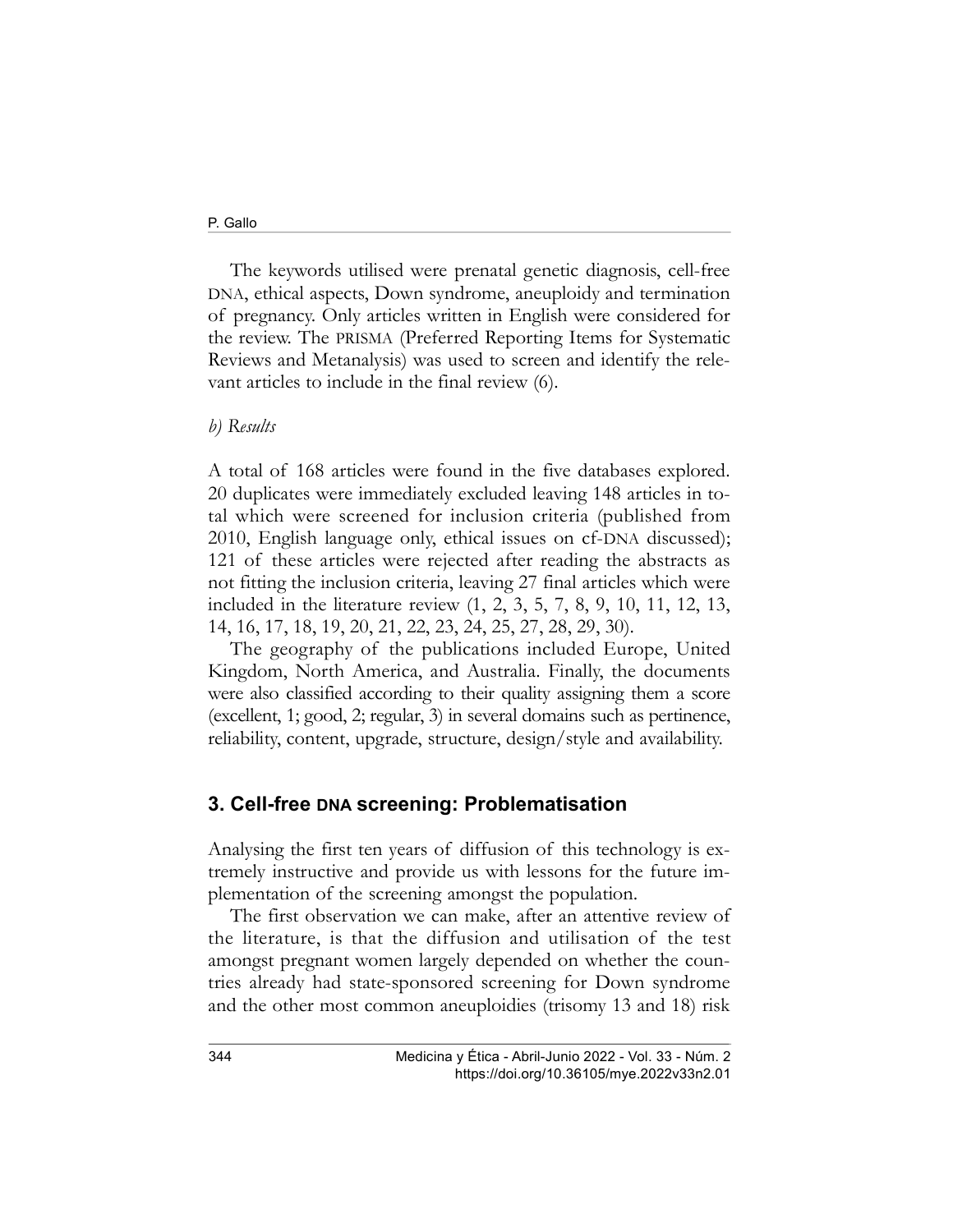or not. In the former countries, cf-DNA was distributed mainly through national health systems and limited to «high risk» women as a second level screen for the three major autosomal aneuploidies. In countries without a national health system (US, Brazil, India etc.), instead, cf-DNA was distributed primarily as a consumer item with six for-profit companies investing a great deal of money –and holding the intellectual property of the technology (23)– and it was mostly regulated by market logics (7). In these countries cf-DNA was offered indistinctly to high and low-risk women, and users could decide whether they want to know only if the fetus had aneuploides, or additional information about other genetic anomalies and the fetus sex (8).

Although in some limited circumstances predictive tests can represent a useful therapeutic adjunct –for instance knowing that a woman is carrying a child with spina bifida and hydrocephalus will allow to plan the delivery and the immediate postnatal care avoiding major risks for the mother and the child– most of the genetic diseases detected by the prenatal test have no treatment available yet, hence the value of the test, beyond preparing psychologically the parents to the baby's disease serves often no purpose, other than giving the mother the choice of terminating the pregnancy (9) (10). Hence, the main consequence of allowing a widespread use of cf-DNA test outside the clinical contest, has resulted in a commercialisation of the technology with easy access on internet and usually without a proper informed prenatal counselling done by healthcare professionals (11).

Another important issue which emerges from the literature review is that websites and non-specialised centres offering the screening test, having the profit amongst their main aims, do not stress the probabilistic nature of the test and the possibility of false positives to the patients with the result of some unpleasant consequences of «normal fetuses» erroneously aborted (12) (13).

In addition, in countries with a «soft» abortion legislation this technology has been also utilised to selective abort fetuses based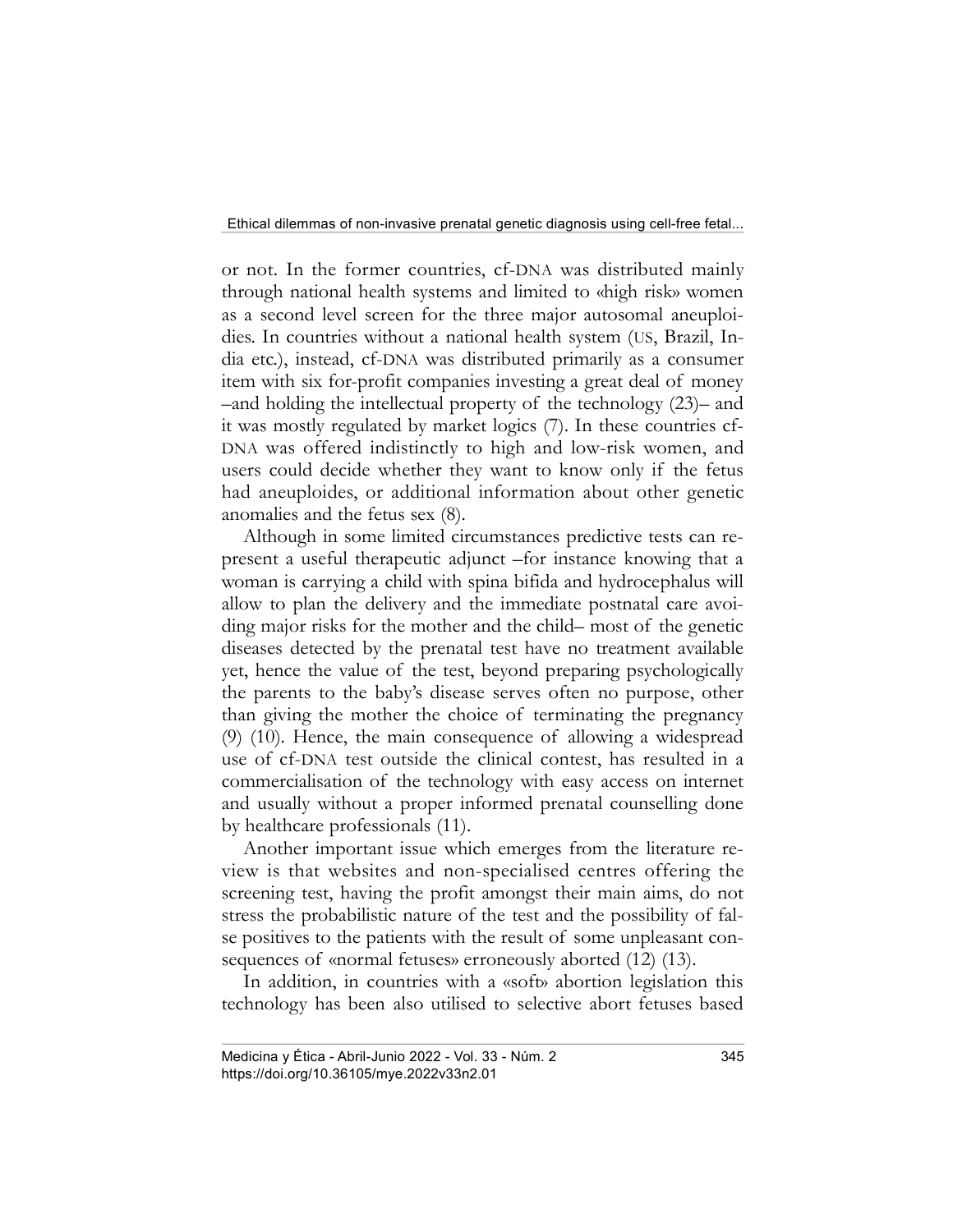on gender (usually females), minor genetic diseases, or even on the probability that the fetus will develop a particular disease later in life. Undoubtedly, fetuses and embryos affected by Trisomy 21 have been the main target of selective abortion following the introduction of the cf-DNA test (14) with the extreme consequence of nearly 100% fetuses with Trisomy 21 aborted recently achieved in Iceland (15).

A common indication for cf-DNA test in the last 10 years has been the determination of the fetus sex. This can be achieved accurately from 7 weeks' gestation and the cf-DNA is considered diagnostic. Beyond strict medical reasons, such as congenital adrenal hyperplasia (where fetus sex determination is beneficial to start early treatment with dexamethasone in order to mitigate the «virilization» of the fetus), haemophilia and few other indications, testing for fetal sex, particularly in Asian countries including India and China, has been mainly used for sex selective termination of pregnancy (usually female fetuses) (8) and/or for family balancing purposes (16).

The main issue consistently highlighted by women who expressed regret for the choice made after taking the cf-DNA test is that the widespread diffusion of commercially produced tests does not provide adequate discussion with healthcare professionals to appropriately explain the advantages and the pitfalls of taking the test. It is clear that most of the patients and families did not understand –or were confused– about the meaning of statistical terms such as high specificity, sensitivity and positive predictive value (17). The «99% accuracy» advertised by the screening test providers led to false expectations and an overestimation of the reliability of the high-risk result (18).

#### 4. Medical concerns

The standard assessment of risk in pregnancy includes obstetric risk factors (e.g., prior preterm birth delivery), woman's medical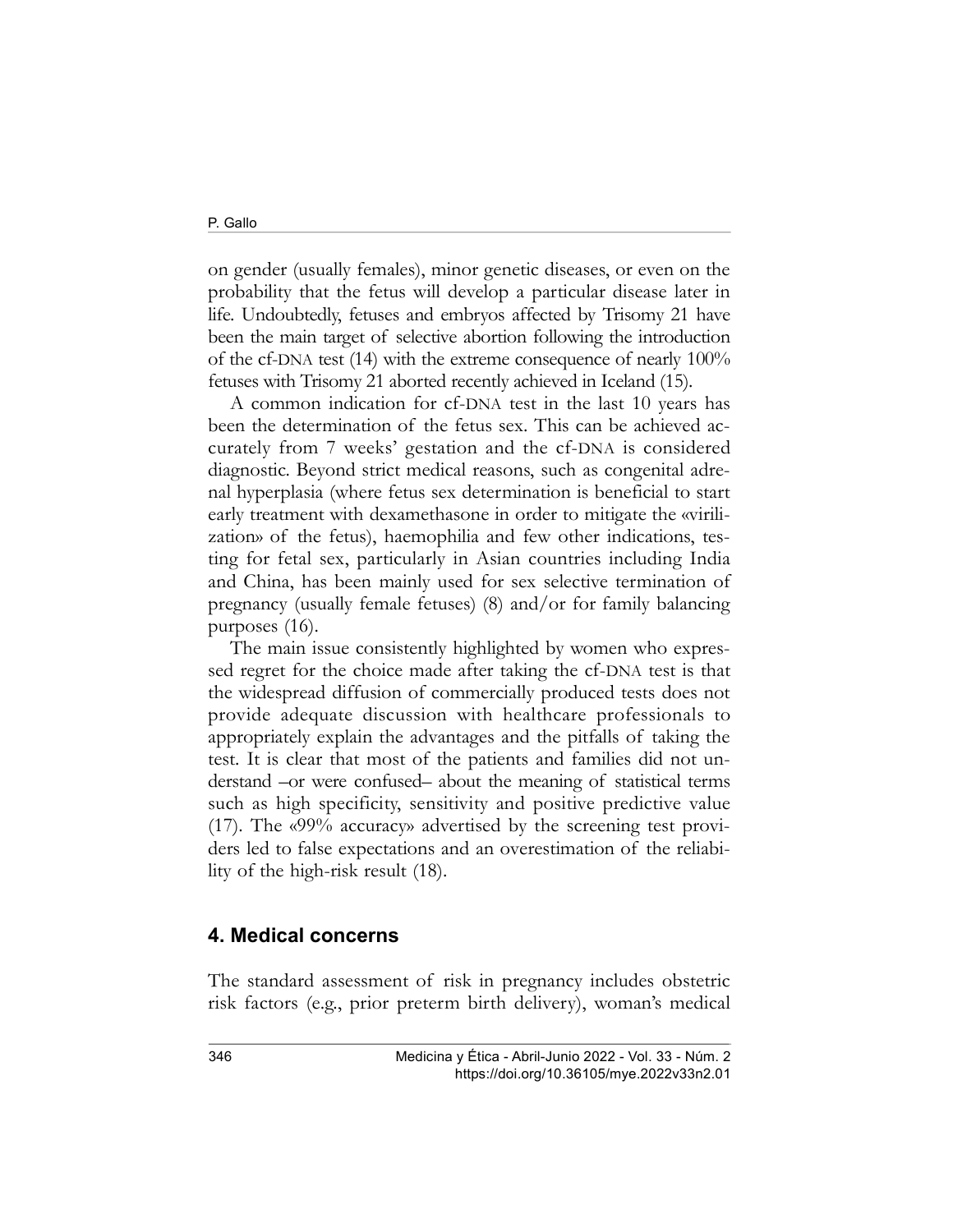conditions such as diabetes, hypertension, anemia, substance use, prenatal screening for infectious diseases, and maternal blood group typing. These tests are considered in the best interest of the patients and are unquestionable and accepted by virtually all pregnant women as they are perceived as a measure to prevent and/or timely treat issues for the mother and the fetus (19).

However, when we move to PGD, the medical benefits for women and particularly fetuses become more blurred. These are mostly limited to high-risk pregnancies or women with previous severely genetic affected children. Thus, widespread indiscriminate use of Non Invasive Prenatal Test (NIPT) through cf-DNA testing does not seem, in the majority of cases, in the best interest of the mother and the fetus (20).

Literature review clearly shows that many «low risk» women who accepted the cell-free DNA testing and were told that their fetus had a high chance of a genetic anomaly, felt that this information produced emotional stress and heavily influenced their final decision about the pregnancy. Some of these women, in order to confirm the diagnosis, underwent invasive tests which carry around 1% risk of miscarriage and then opted for termination of pregnancy when the diagnosis was confirmed in nearly 67 % of cases; in the USA, over 6 % of women decided to terminate their pregnancy without any further diagnostic validation (18) (21). It appears, as highlighted by some commentators, that NIPT, allowing earlier and easy testing through a simple blood sample, has inevitably led to the «trivialization» of selective abortion (22).

Finally it is crucial to highlight that, although from a clinical point of view, cf-DNA is a reliable test for the classic trisomies (13, 18, 21) compared to the combined biochemical analysis and nuchal translucency measurement, it still has some pitfalls arising from the fact that the DNA analysed is a combination of maternal and fetal cf-DNA which derives from the placenta; therefore a result indicating a suspected aneuploidy might be also the result of other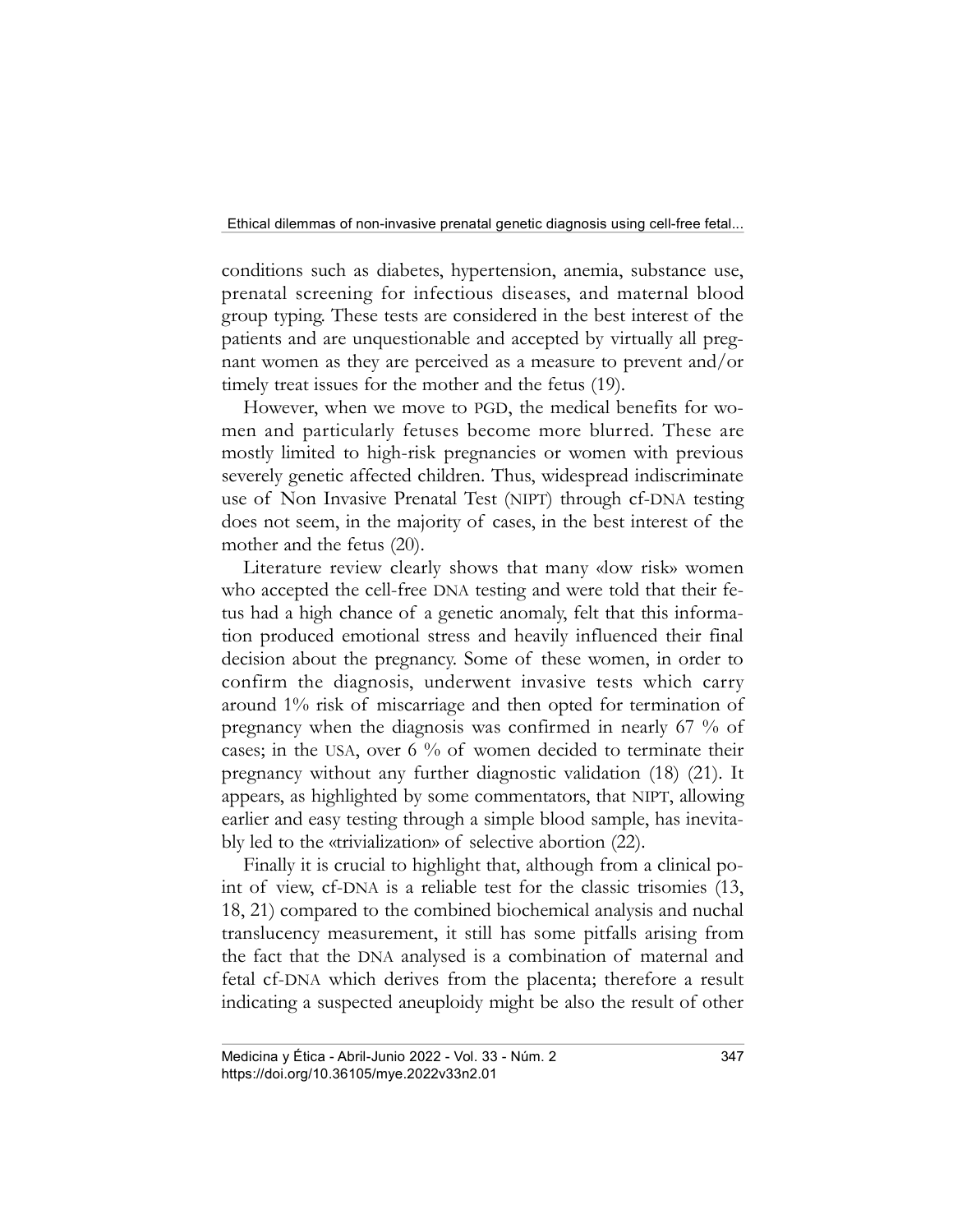circumstances such as a vanishing twin, placental mosaicism or a maternal tumour (23).

### 5. Ethical and philosophical considerations

The main argument used in healthcare for offering NIPT is to increase «the reproductive autonomy» of pregnant women. However, analysing the existing literature, this does not appear to be necessarily the case. To increase reproductive autonomy, women should be well informed about the implications of taking the test and understand the scientific terminology such as predictive value, prevalence, incidence, etc. Several scholars have highlighted, instead, how poor is the informed consent process  $-$ if at all present– especially when the test is offered outside the clinical setting (24). Furthermore, although cell-free DNA screening has the potentiality to improve individual autonomy and reproductive rights, we should not ignore that its availability, depending to the pre-existing sociocultural variables, could, on the other hand, intensify pressure on women to make certain reproductive decisions (25).

It is well known that the perception and acceptance of children with disabilities varies in different countries. For instance, while in Chile, where is illegal to abort on the sole basis of a Trisomy 21 diagnosis, there is a great acceptance of these children and when adults they are very well integrated in the society, in Israel, on the other hand, there is a great public support to take NIPT because the very low acceptance of children with disabilities within the society. Other countries, such as India and China, have a long tradition of selective abortion on gender basis (26).

We need to wonder if some societies have exaggerated the negative aspects of disability till the point that today living with disability is not perceived anymore as a meaningful life. Many disability groups have raised their voice against what is perceived as a discriminatory practice. The paradox is that this happens in Western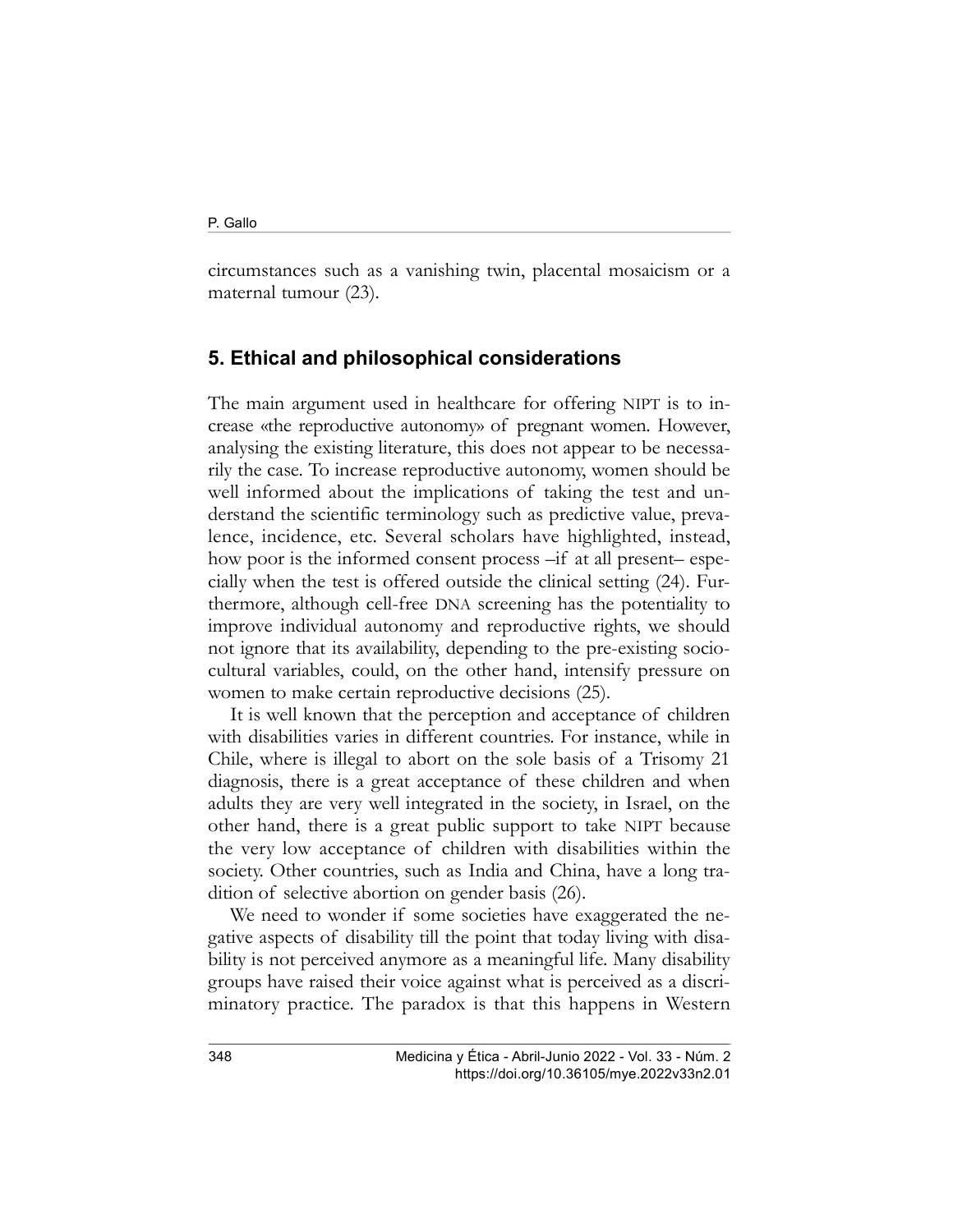countries where there is a long tradition and activism against any form of discrimination. The greatest concern is that cf-DNA could represent, as in fact it already is in many aspects, just one of the gateways for a public acceptance of eugenic medicine (27) (28).

# 6. Legal aspects

Some legal aspects on the introduction of NIPT in the routine prenatal medical practice should also be examined. The first one is the implementation of cf-DNA technology in countries without a safe and/or legal access to abortion. In these circumstances, the NIPT may accentuate the risks women incur if they decide to terminate their pregnancy following a positive cf-DNA screening result through the use of illegal abortion methods, or exacerbate the «abortion tourism» in women with financial means as already happens in countries with restricted use of cf-DNA for sex selection (25).

Another concern is the involvement of commercial companies as future main providers of this technology, considering the massive investment done in the recent years in the cf-DNA testing, with the result of offering genetic screening for several conditions beyond the classical ones routinely used in clinicals setting (23). This will also inevitably produce an enormous amount of genetic incidental findings which will amplify the resonance of the existing ethical dilemmas (29, 30). For instance, in cases where a predisposition for hereditary tumours is found and the pregnancy is continued, scholars see this information as a potential infringement to the child's autonomy, also referred as «the right to an open future» with unforeseen legal consequences (31).

On the other hand, at the opposite, there has been a growing incidence of claims of «reproductive negligence», especially in the Anglo-Saxon jurisprudence where the concept of «quality of life» has been emphasised to the extreme, in terms of «wrongful life» involving children who have sued their parents, carers or the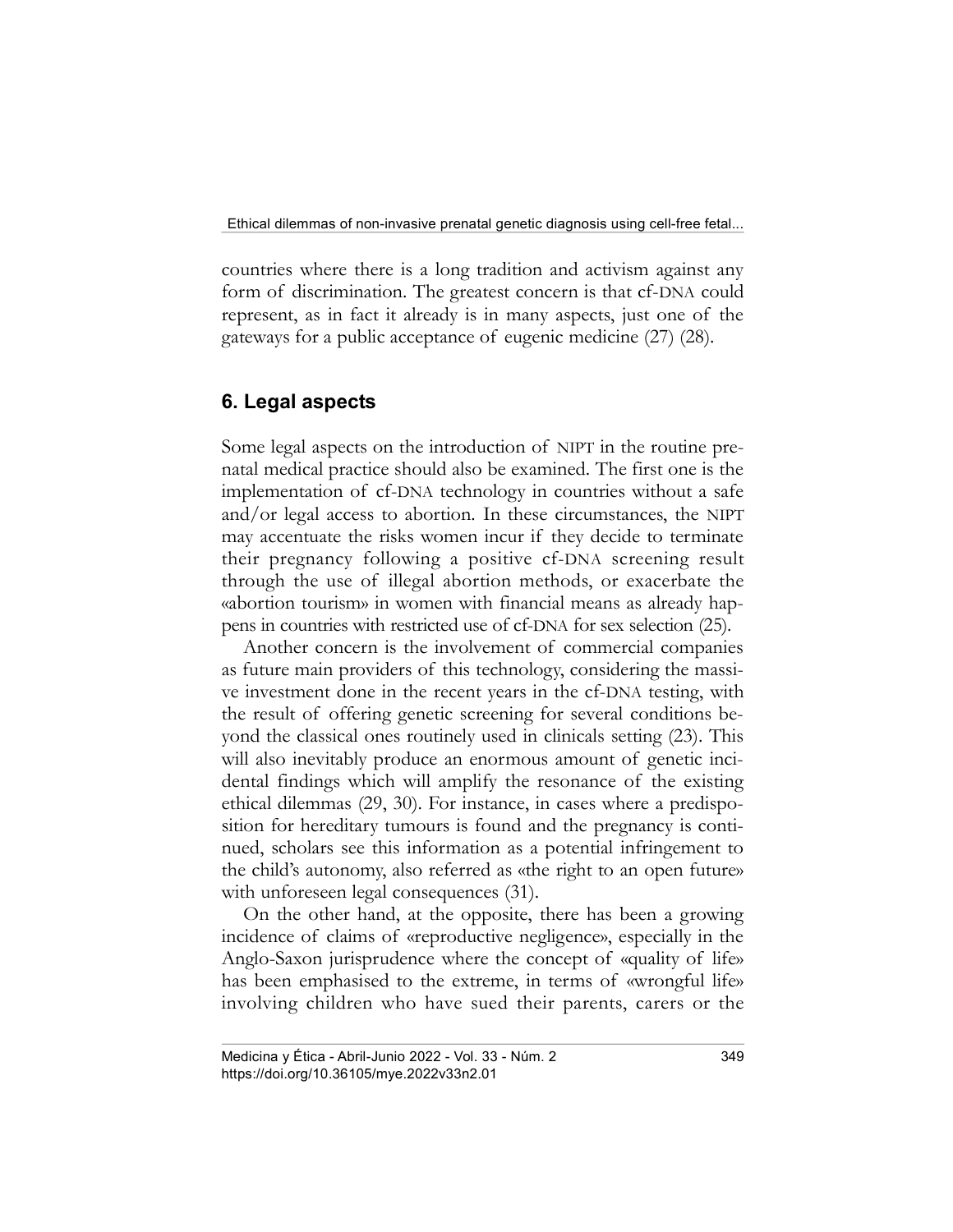healthcare facilities because allowed them to come into existence with some disability, illness or genetic predisposition arising from artificial reproductive technology. There is a serious concern that NIPD could further expand this kind of lawsuits (32).

# 7. Bioethical analysis

The agents involved in the prenatal genetic diagnosis with cf-DNA are the pregnant women, the fetuses, the doctors, the screening test providers, the governments regulating the access to the technology and, the society at large. Utilising a personalist ethical approach, the principles at stake in our analysis are the principle of defence of physical life, the therapeutic principle and the principle of sociality and subsidiarity (33).

a) The principle of defence of physical life presupposes that the right to life precedes the right to health and the right to freedom which are nowadays considered in many places an absolute. Fetus dignity as a human subject remains even when this is a genetic carrier of a specific malformation or disorder.

This should be the foundation of any other ethical consideration: the embryo from the moment of fertilisation is a subject with his own genetic, biological, and personal identity. Biology unequivocally shows this as also does the highest metaphysical speculation (34, 35, 36). The concept has been extensively treated and clarified by the Congregation for the Doctrine of the Faith of the Catholic Church in several documents and stressed in virtually all popes encyclicals in the last 100 years (37).

b) The therapeutic principle. According to this principle, each technology or invasive intervention proposed to a patient must be justified. It must have a high chance of success and no other way to correct the condition. Considering, as stated above, that the therapeutic possibilities on genetic anomalies are still very limited nowadays, very often this technology is used as a method of selec-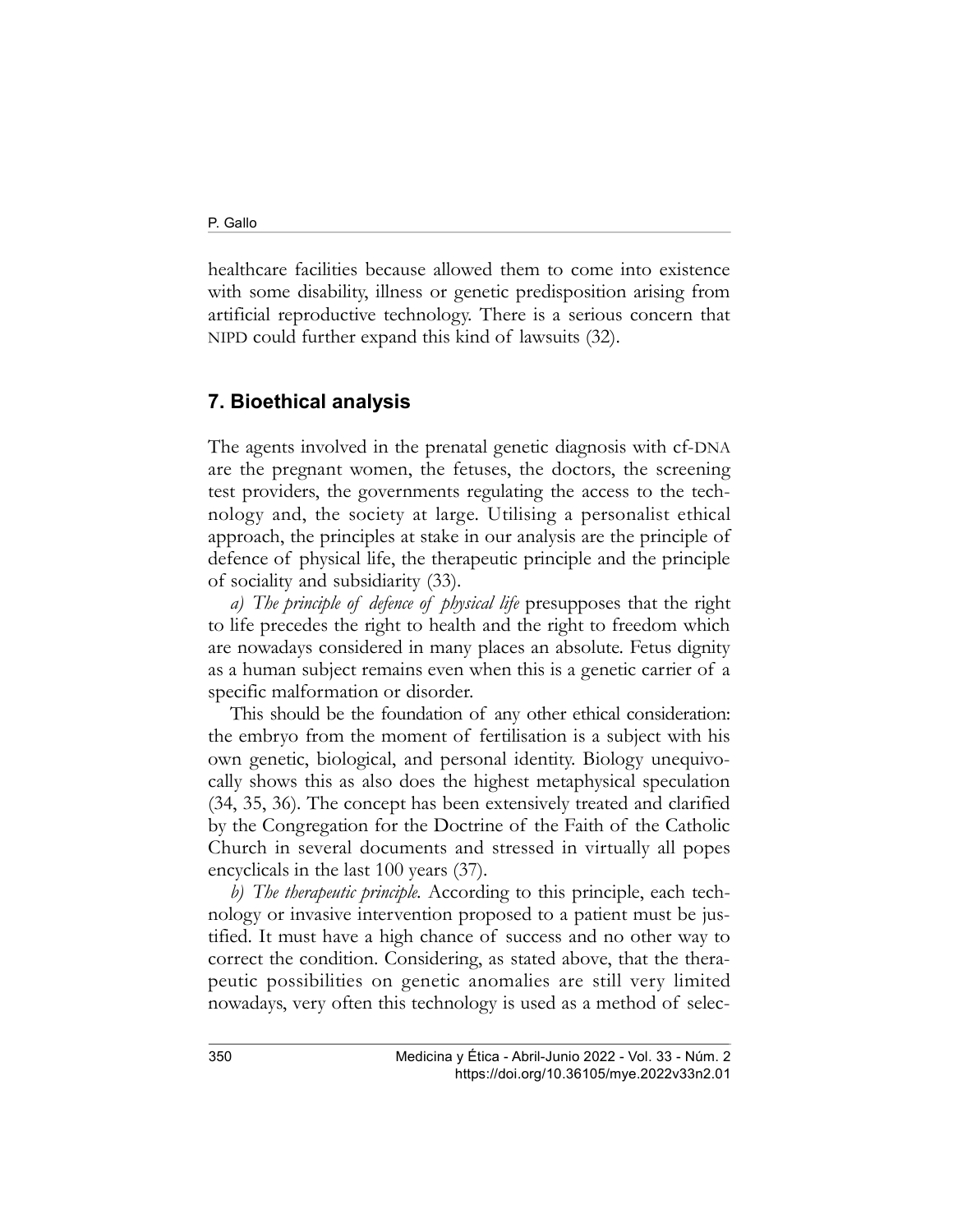tive abortion on the presumption that the dignity of human life is measured with parameters of quality, usefulness, cost-benefit, and freedom of choice of the parents.

c) The principle of sociality and subsidiarity. Advocates of selective abortion support termination of pregnancy when the fetus has high chances of suffering from a severe illness on the consideration that this will represent a burden to the family and the society. Personalist approach refuses this cost-benefit mentality when it comes to human life. From an ethical point of view, the fact that a fetus might have a particular malformation or illness does not diminish his/her dignity, but on the contrary, according to this principle, to terminate its life constitutes an aggravation of the offence against the human dignity as it contravenes the principle of sociality and subsidiarity of providing assistance to the persons more in need. Society should not choose selective abortion but put in place a social welfare to help families who have to look after these children.

Therefore, using a personalist approach, we would consider the use of cf-DNA screening only in medically justified selected cases. This position is based on the fact that the embryo and the fetus are human subjects with the same dignity and right to life of any other human being. The *Evangelium Vitae* well summarises the position of the personalist approach, highlighting the cases in which prenatal diagnosis is considered morally licit: «when they do not involve disproportionate risks for the child and the mother, and are meant to make possible early therapy or even favour a serene and informed acceptance of the child not yet born» (37).

## 8. Possible solutions

From the analysis of the first ten years since its introduction into clinical practice, it seems necessary to revisit the indications for offering the cf-DNA screening test considering that the direct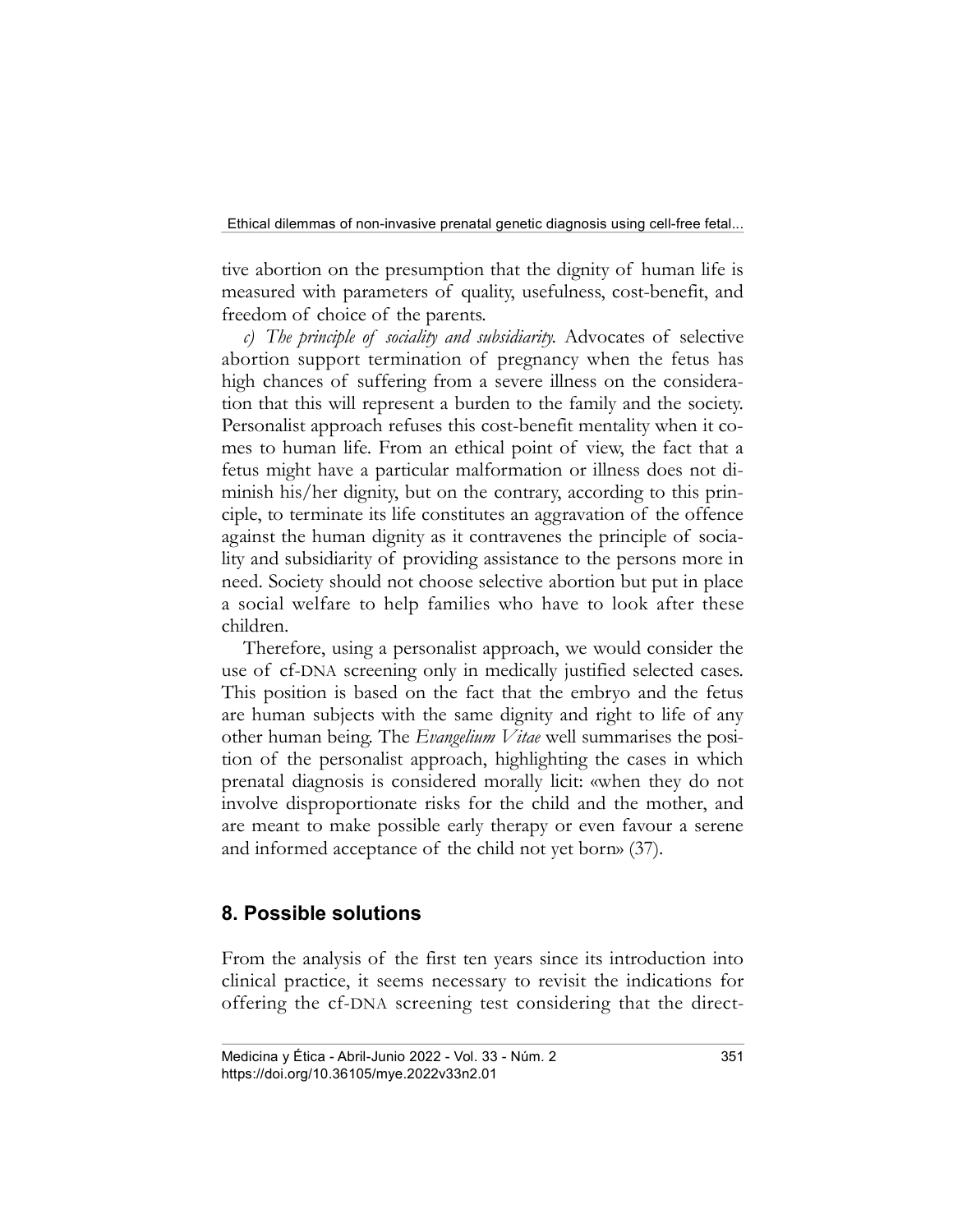to-consumer diffusion of the test has watered down the potential advantages –increase in parental information and possible reduction of severe hereditary disorders– which are overwhelmingly outweigh by the contra: women and families psychological stress, termination of pregnancy for minor fetal issues, gender discrimination and culture of stigmatization of fetuses with disabilities with a consequent increasing social pressure to abort these fetuses leading to legalised eugenic practices (8, 9, 10, 11, 23, 28).

Finally, non-invasive prenatal diagnosis is an extremely dynamic field with a rapidly developing technology, so it is paramount for governments to remain vigilant on the role of industry, including their aggressive global marketing strategies, on the future development of the test which can only exacerbate the already existing ethical grey areas of cf-DNA screening (7).

#### 9. Conclusions

Non-invasive prenatal genetic diagnosis in most cases does not promote human life, instead it provides a threshold for a worthwhile human existence. The acceptance of cf-DNA in routine medical practice implies that the definition of preventive medicine should be widened to include not only promotion of health and life but also elimination of life. The public health rationale which labels NIPT as «reproductive choice» appears to be intimately associated with the ethical debate on abortion with eugenic connotations.

Although the principle of autonomy seems to justify the routine introduction of cf-DNA screening in medical practice, an exclusive focus on autonomy ignores the enormous pressure women experience in taking the test and terminate the pregnancy if a positive result for disability is identified. Furthermore, the reproductive autonomy rationale often overlooks the unequal socio-economic and political circumstances in which women take their decision, espe-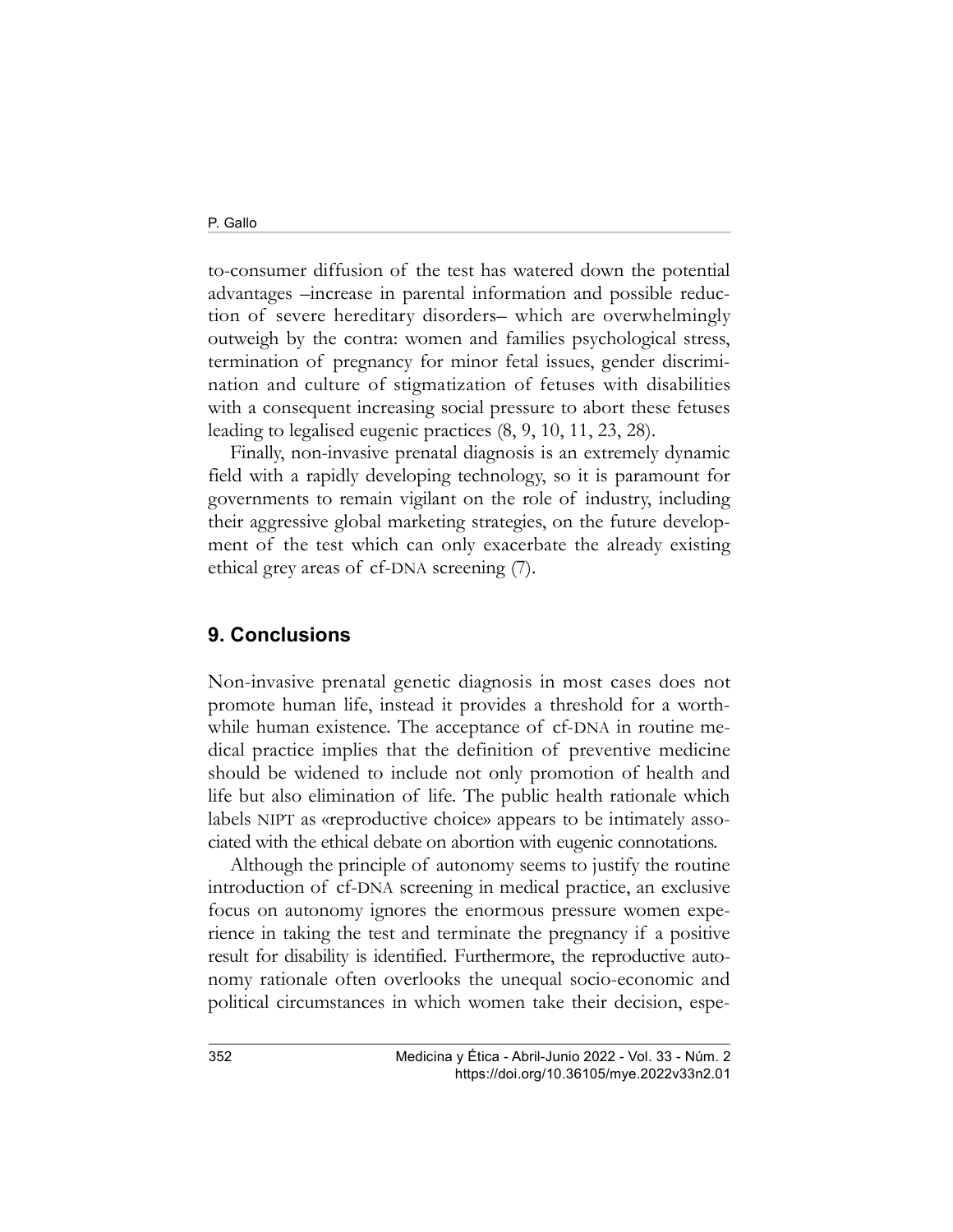cially in countries where abortion is illegal and there is lack of a safe access to the termination of pregnancy.

The literature review has also shown that most of the decisions on non-invasive prenatal testing arise from a lacking inform consent process, a culture of misinformation and misconceptions about disability often echoing a wrong idea of parenthood where perfect children must be guaranteed, and «the implicit premise that the value of a human being is based on their economic contribution to society» (27).

#### **Disclosure**

The author declares no potential conflicts of interest with respect to the research, authorship, and/or publication of this article. The views, thoughts, and opinions expressed in this article belong solely to the author; in particular, the author is acting on his own and is not representing the health system or the University he works for.

#### Bibliographic references

1. Van El C, Henneman L. Chapter 14, Cell-Free DNA-Based noninvasive prenatal testing and Society. In: Page-Christiaens L, Klein H-G, editors. Non-Invasive Prenatal Testing (NIPT). Academic Press. 2018; 235-249. Available at: https://www.sciencedirect.com/science/article/pii/B9780128141892000141 https://doi.org/10.1016/B978-0-12-814189-2.00014-1 2. Alberry MS, Aziz E, Ahmed SR, Abdel-fattah S. Non invasive prenatal testing (NIPT) for common aneuploidies and beyond. Eur J Obstet Gynecol Reprod Biol. Mar 1, 2021; 258: 424-429. https://doi.org/10.1016/j.ejogrb.2021.01.008 3. Deans Z, Newson AJ. Ethical considerations for choosing between possible models for using NIPD for aneuploidy detection. J Med Ethics. 2012; 38(10): 614-618. https://doi.org/10.1136/medethics-2011-100180 4. Newson AJ. Ethical aspects arising from Non-Invasive Fetal Diagnosis. Semin Fetal Neonatal Med. Apr 1, 2008; 13(2): 103-108. https://doi.org/10.1016/j.siny.2007.12.004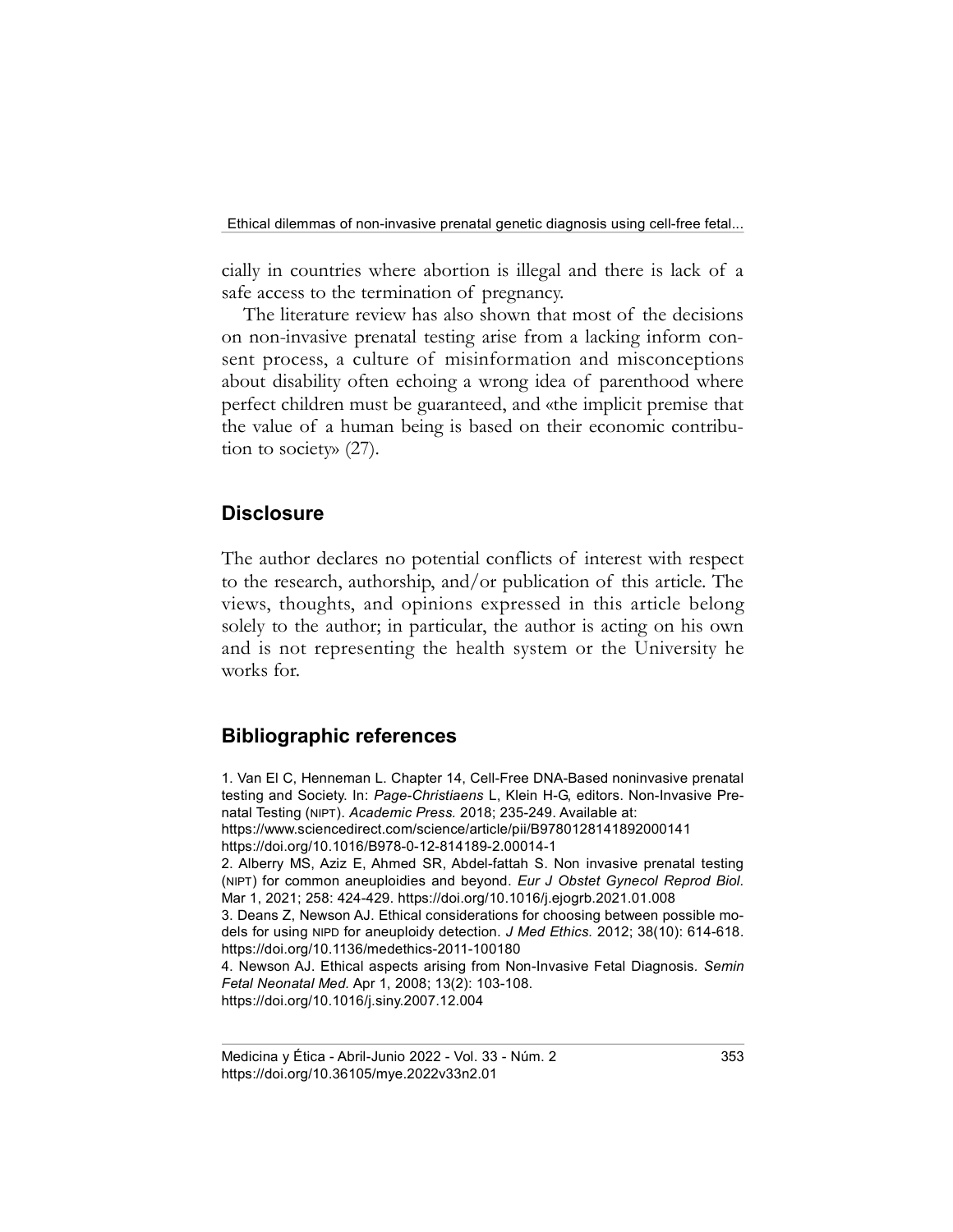5. Dickens BM. Ethical and legal aspects of noninvasive prenatal genetic diagnosis. Int J Gynecol Obstet. Feb 1, 2014; 124(2): 181-184.

https://doi.org/10.1016/j.ijgo.2013.11.001

6. Moher D, Liberati A, Tetzlaff J, Altman DG. Preferred reporting items for systematic reviews and meta-analyses: The PRISMA statement. BMJ. 2009; 339. Available at: https://www.bmj.com/content/339/bmj.b2535

https://doi.org/10.1136/bmj.b2535

7. Löwy I. Non-Invasive Prenatal Testing: A diagnostic innovation shaped by commercial interests and the regulation conundrum. Soc Sci Med. May 20, 2020; 113064. https://doi.org/10.1016/j.socscimed.2020.113064

8. Dondorp W, Clarke A, De Wert G. Chapter 15, Ethics of Cell-Free DNA-Based Prenatal Testing for Sex Chromosome Aneuploidies and Sex Determination. In: Page-Christiaens L, Klein H-G, editors. Non-Invasive Prenatal Testing (NIPT). Academic Press. 2018; 251-268. Available at: https://www.sciencedirect.com/science/ article/pii/B9780128141892000153

https://doi.org/10.1016/B978-0-12-814189-2.00015-3

9. Richardson A, Ormond KE. Ethical considerations in prenatal testing: Genomic testing and medical uncertainty. Perinat Bioeth. Feb 1, 2018; 23(1): 1-6. https://doi.org/10.1016/j.siny.2017.10.001

10. Benn PA, Chapman AR. Ethical challenges in providing Non-Invasive Prenatal Diagnosis. Curr Opin Obstet Gynecol. 2010; 22(2). Available at: https:// journals.lww.com/co-obgyn/Fulltext/2010/04000/Ethical\_challenges\_in

\_providing\_noninvasive.8.aspx https://doi.org/10.1097/GCO.0b013e3283372352

11. Kelly SE, Farrimond HR. Non-Invasive Prenatal Genetic Testing (NIPT). Public Health Genomics. 2012; 15(2): 73-81. https://doi.org/10.1159/000331254

12. Hall A, Bostanci A, Wright CF. Non-Invasive Prenatal Diagnosis using cell-free fetal DNA technology: Applications and implications. Public Health Genomics. 2010; 13(4): 246-255. https://doi.org/10.1159/000279626

13. Chan WV, Johnson J-A, Wilson RD, Metcalfe A. Obstetrical provider knowledge and attitudes towards cell-free DNA screening: Results of a cross-sectional national survey. BMC Pregnancy Childbirth. Jan 23, 2018; 18(1): 40.

https://doi.org/10.1186/s12884-018-1662-z

14. Lewis C, Silcock C, Chitty LS. Non-Invasive Prenatal Testing for Down's Syndrome. Public Health Genomics. 2013; 16(5): 223-232.

https://doi.org/10.1159/000353523

15. Dave McLean. Iceland close to become first country where no Down's Syndrome children are born. Independent. Aug 16, 2017; Available at: https:// www.independent.co.uk/life-style/health-and-families/iceland-downs-syndrome-nochildren-born-first-country-world-screening-a7895996.html

16. Bowman-Smart H, Savulescu J, Gyngell C, Mand C, Delatycki MB. Sex selection and Non-Invasive Prenatal Testing: A review of current practices, evidence, and ethical issues. Prenat Diagn. Mar 1, 2020; 40(4): 398-407. https://doi.org/10.1002/pd.5555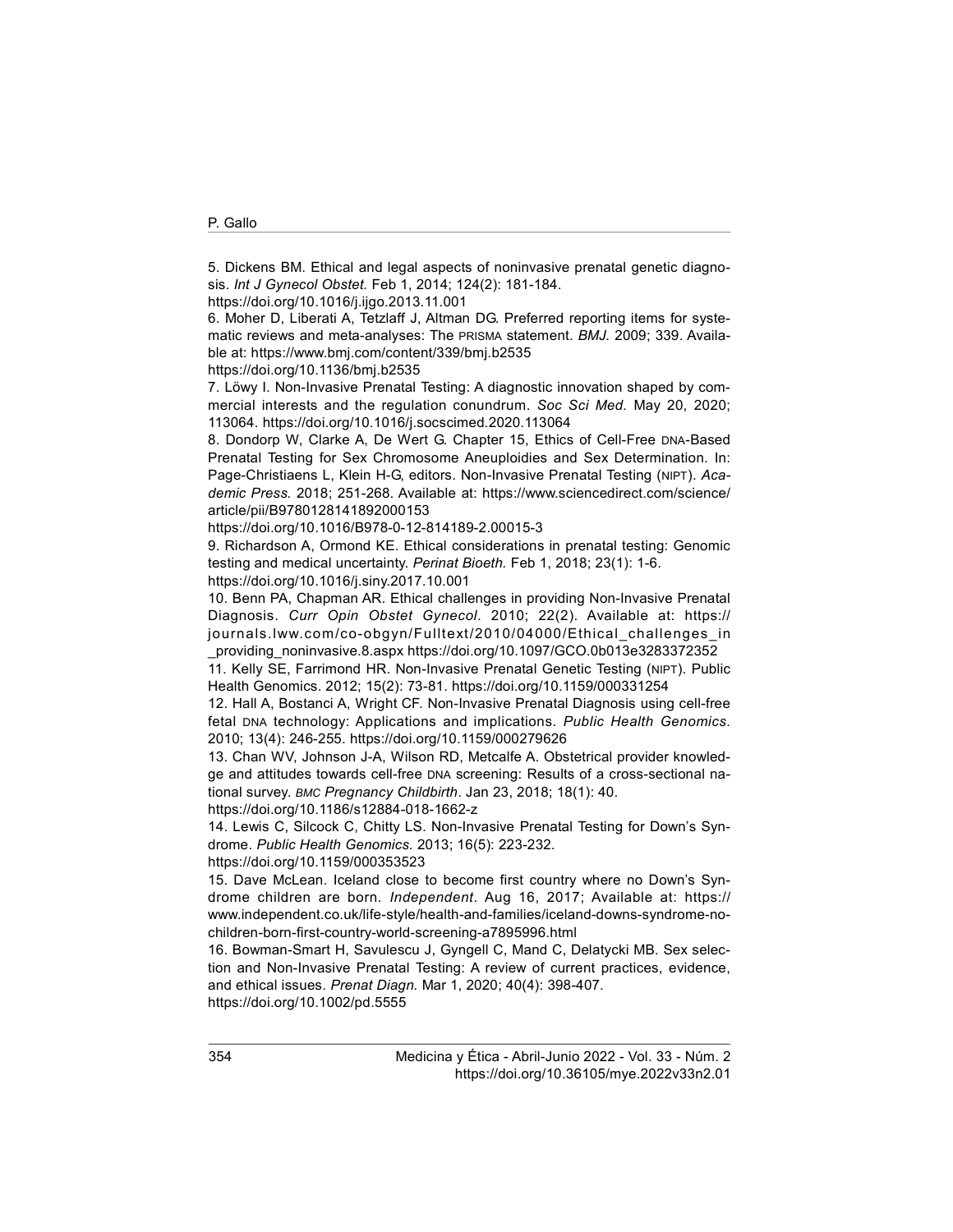17. Lewis C, Hill M, Silcock C, Daley R, Chitty L. Non-Invasive Prenatal Testing for trisomy 21: A cross-sectional survey of service users' views and likely uptake. BJOG Int J Obstet Gynaecol. Apr 1, 2014; 121(5): 582-594.

https://doi.org/10.1111/1471-0528.12579

18. Gammon BL, Jaramillo C, Riggan KA, Allyse M. Decisional regret in women receiving high risk or inconclusive prenatal cell-free DNA screening results. J Matern Fetal Neonatal Med. Apr 17, 2020; 33(8): 1412-1418.

19. Uhlmann WR, Roberts JS. Chapter 3, Ethical issues in neurogenetics. In: Geschwind DH, Paulson HL, Klein C, editors. Handbook of Clinical Neurology. Elsevier. 2018; 23-36. Available at:

https://www.sciencedirect.com/science/article/pii/B9780444632333000038 https://doi.org/10.1016/B978-0-444-63233-3.00003-8

20. Grati FR, Bajaj K, Simoni G, Maggi F, Gross SJ, Ferreira JCPB. Chapter 28, Non-Invasive Prenatal Testing by Cell-Free DNA: Technology, biology, clinical utility, and limitations. In: Leung PCK, Qiao J, editors. Human Reproductive and Prenatal Genetics. Academic Press. 2019; 627-652. Available at:

https://www.sciencedirect.com/science/article/pii/B9780128135709000280 https://doi.org/10.1016/B978-0-12-813570-9.00028-0

21. Dobson LJ, Reiff ES, Little SE, Wilkins-Haug L, Bromley B. Patient choice and clinical outcomes following positive non-invasive prenatal screening for aneuploidy with cell-free DNA (cf-DNA). Prenat Diagn. May 1, 2016; 36(5): 456-462. https://doi.org/10.1002/pd.4805

22. Stefanovic V. The importance of pre- and post-test counseling for prenatal cellfree DNA screening for common fetal aneuploidies. Expert Rev Mol Diagn. Mar 4, 2019; 19(3): 201-215. https://doi.org/10.1080/14737159.2019.1571912

23. Mozersky J, Ravitsky V, Rapp R, Michie M, Chandrasekharan S, Allyse M. Toward an ethically sensitive implementation of noninvasive prenatal screening in the global context. Hastings Cent Rep. 2017; 47(2): 41-49.

https://doi.org/10.1002/hast.690

24. Griffin B, Edwards S, Chitty LS, Lewis C. Clinical, social and ethical issues associated with Non-Invasive Prenatal Testing for aneuploidy. J Psychosom Obstet Gynecol. Jan 2, 2018; 39(1): 11-18.

https://doi.org/10.1080/0167482X.2017.1286643

25. Rolfes V, Schmitz D. Unfair discrimination in prenatal aneuploidy screening using cell-free DNA? Eur J Obstet Gynecol Reprod Biol. Mar 1, 2016; 198: 27-29. https://doi.org/10.1016/j.ejogrb.2015.12.023

26. Hill M, Johnson J-A, Langlois S, Lee H, Winsor S, Dineley B, et al. Preferences for prenatal tests for Down Syndrome: An international comparison of the views of pregnant women and health professionals. Eur J Hum Genet. Jul 1, 2016; 24(7): 968-975. https://doi.org/10.1038/ejhg.2015.249

27. Ravitsky V. The shifting landscape of prenatal testing: Between reproductive autonomy and public health. Hastings Cent Rep. 2017; 47(6): S34-40.